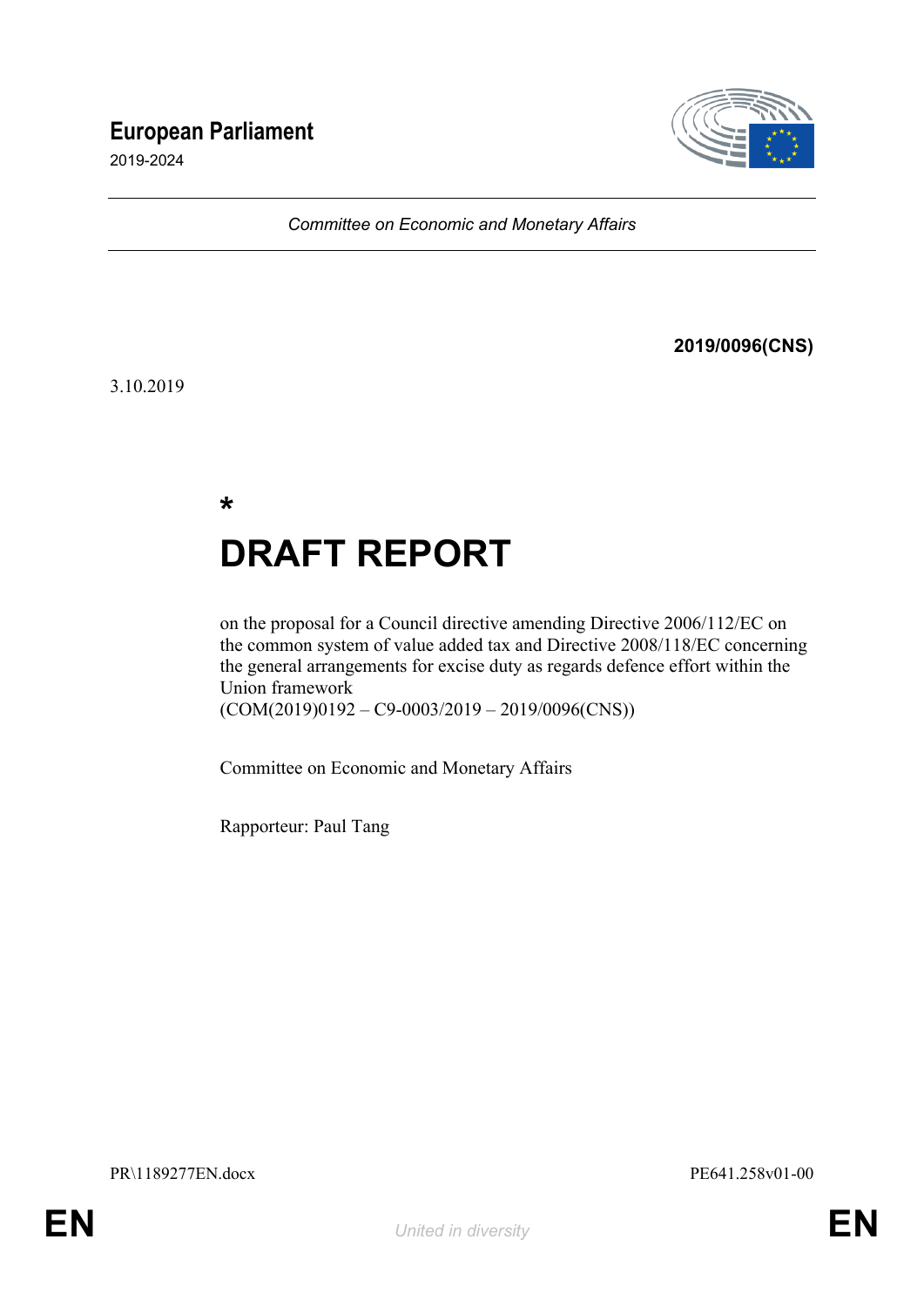#### *Symbols for procedures*

- \* Consultation procedure
- Consent procedure
- \*\*\*I Ordinary legislative procedure (first reading)
- \*\*\*II Ordinary legislative procedure (second reading)
- \*\*\*III Ordinary legislative procedure (third reading)

(The type of procedure depends on the legal basis proposed by the draft act.)

#### *Amendments to a draft act*

#### **Amendments by Parliament set out in two columns**

Deletions are indicated in *bold italics* in the left-hand column. Replacements are indicated in *bold italics* in both columns. New text is indicated in *bold italics* in the right-hand column.

The first and second lines of the header of each amendment identify the relevant part of the draft act under consideration. If an amendment pertains to an existing act that the draft act is seeking to amend, the amendment heading includes a third line identifying the existing act and a fourth line identifying the provision in that act that Parliament wishes to amend.

#### **Amendments by Parliament in the form of a consolidated text**

New text is highlighted in *bold italics*. Deletions are indicated using either the symbol or strikeout. Replacements are indicated by highlighting the new text in *bold italics* and by deleting or striking out the text that has been replaced.

By way of exception, purely technical changes made by the drafting departments in preparing the final text are not highlighted.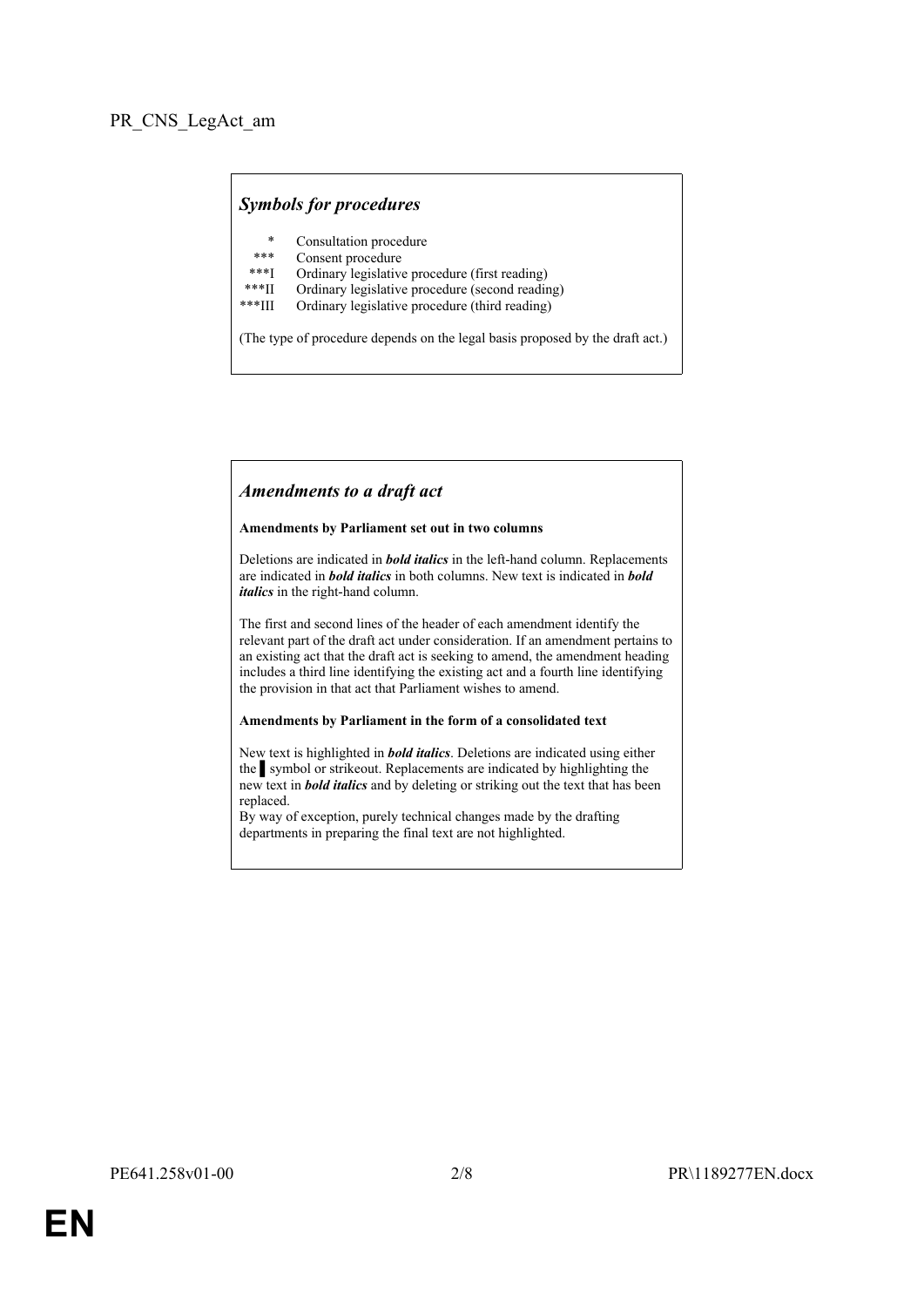### **CONTENTS**

## **Page** DRAFT EUROPEAN PARLIAMENT LEGISLATIVE RESOLUTION .................................[5](#page-4-0) EXPLANATORY STATEMENT ..............................................................................................[8](#page-7-0)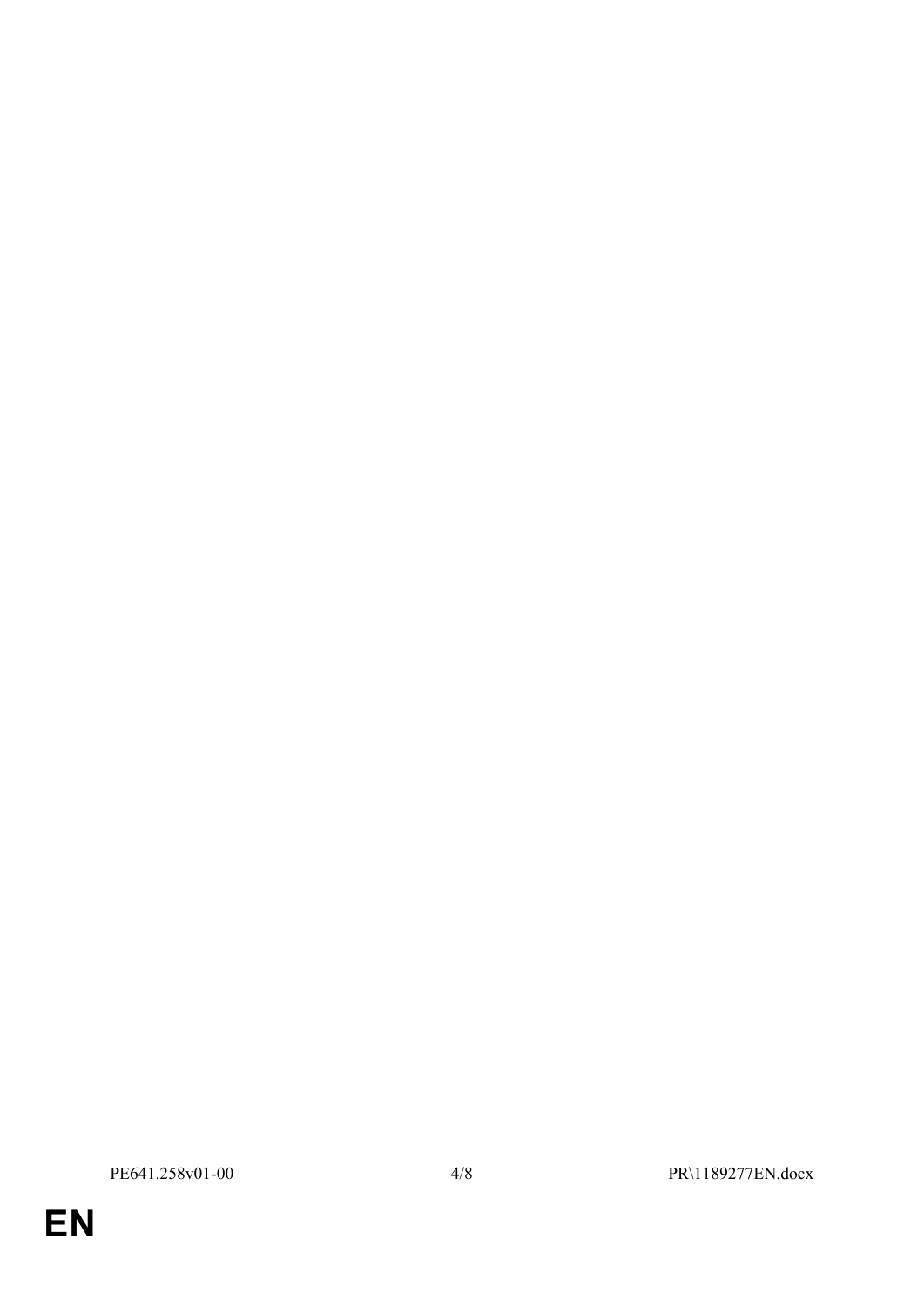#### <span id="page-4-0"></span>**DRAFT EUROPEAN PARLIAMENT LEGISLATIVE RESOLUTION**

**on the proposal for a Council directive amending Directive 2006/112/EC on the common system of value added tax and Directive 2008/118/EC concerning the general arrangements for excise duty as regards defence effort within the Union framework (COM(2019)0192 – C9-0003/2019 – 2019/0096(CNS))**

#### **(Special legislative procedure – consultation)**

#### *The European Parliament*,

- having regard to the Commission proposal to the Council (COM(2019)0192),
- having regard to Article 113 of the Treaty on the Functioning of the European Union, pursuant to which the Council consulted Parliament (C9-0003/2019),
- having regard to Rule 82 of its Rules of Procedure,
- having regard to the report of the Committee on Economic and Monetary Affairs (A9-0000/2019),
- 1. Approves the Commission proposal as amended;
- 2. Calls on the Commission to alter its proposal accordingly, in accordance with Article 293(2) of the Treaty on the Functioning of the European Union;
- 3. Calls on the Council to notify Parliament if it intends to depart from the text approved by Parliament;
- 4. Asks the Council to consult Parliament again if it intends to substantially amend the Commission proposal;
- 5. Instructs its President to forward its position to the Council, the Commission and the national parliaments.

#### **Amendment 1**

#### **Proposal for a directive Recital 4**

#### *Text proposed by the Commission Amendment*

(4) Defence effort carried out for the implementation of a Union activity under the CSDP covers military missions *and operations*, activities of battlegroups, mutual assistance, permanent structured cooperation (PESCO) projects *and*

(4) Defence effort carried out for the implementation of a Union activity under the CSDP covers military missions, activities of battlegroups *and of other multinational formations or structures established by Member States operating* 

#### PR\1189277EN.docx 5/8 PE641.258v01-00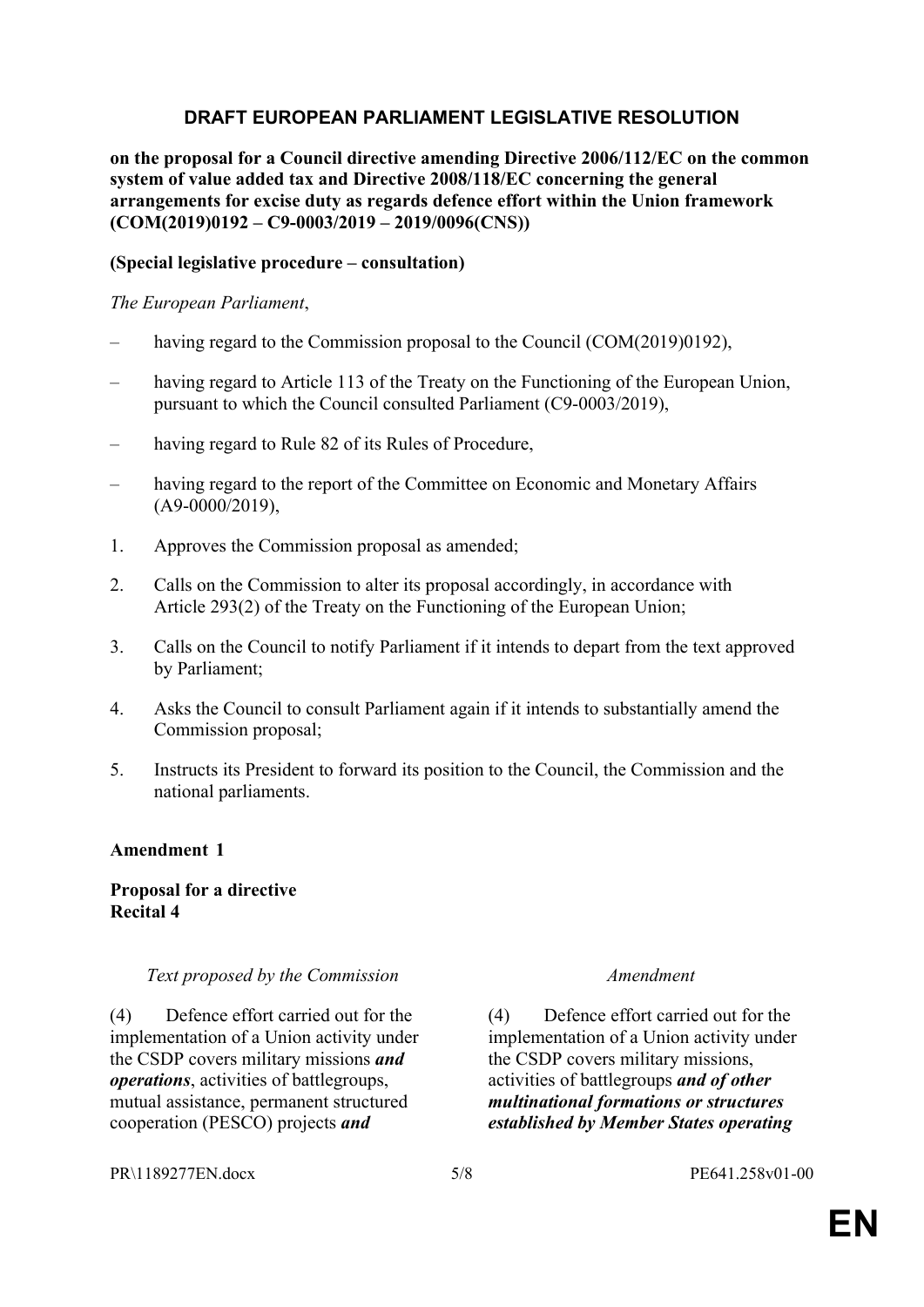activities of the European Defence Agency (EDA). It should however not cover activities under the solidarity clause established in Article 222 of the Treaty on the Functioning of the European Union or any other bilateral or multilateral activities between Member States that do not relate to defence effort carried out for the implementation of a Union activity under the CSDP.

*within the framework of CSDP*, mutual assistance, permanent structured cooperation (PESCO) projects, activities of the European Defence Agency (EDA) *and activities aiming at the progressive framing of a common Union defence policy*. It should however not cover activities under the solidarity clause established in Article 222 of the Treaty on the Functioning of the European Union or any other bilateral or multilateral activities between Member States that do not relate to defence effort carried out for the implementation of a Union activity under the CSDP. *The Commission should keep a record of any defence effort carried out for the implementation of a Union activity under the CSDP in respect of which exemptions apply.*

Or. en

#### **Amendment 2**

#### **Proposal for a directive Recital 8**

#### *Text proposed by the Commission Amendment*

(8) Similarly to the exemption for NATO defence effort, the *exemption* for the defence effort carried out for the implementation of a Union activity under the CSDP should be limited in scope. *Only expenses incurred in respect of* tasks directly linked to a defence effort *should be eligible for exemption*. Tasks performed exclusively by civilian staff or performed exclusively by using civilian capabilities should not be *covered by the exemption*. Nor should the *exemption* cover *items such as spare parts to military equipment or transport* services that the armed forces *of a Member State* acquire for use within *that* Member State *or extend to the construction of transport or* 

(8) Similarly to the exemption *from VAT and excise duty* for NATO defence effort, the *exemptions* for the defence effort carried out for the implementation of a Union activity under the CSDP should be limited in scope. *The exemptions should apply only to situations where armed forces carry out* tasks directly linked to a defence effort *under the CSDP. Those exemptions should not cover civilian missions under the CSDP. Goods or services supplied for the use of civilian staff could therefore only be covered by the exemptions when the civilian staff is accompanying armed forces carrying out tasks directly linked to a defence effort under the CSDP outside their Member*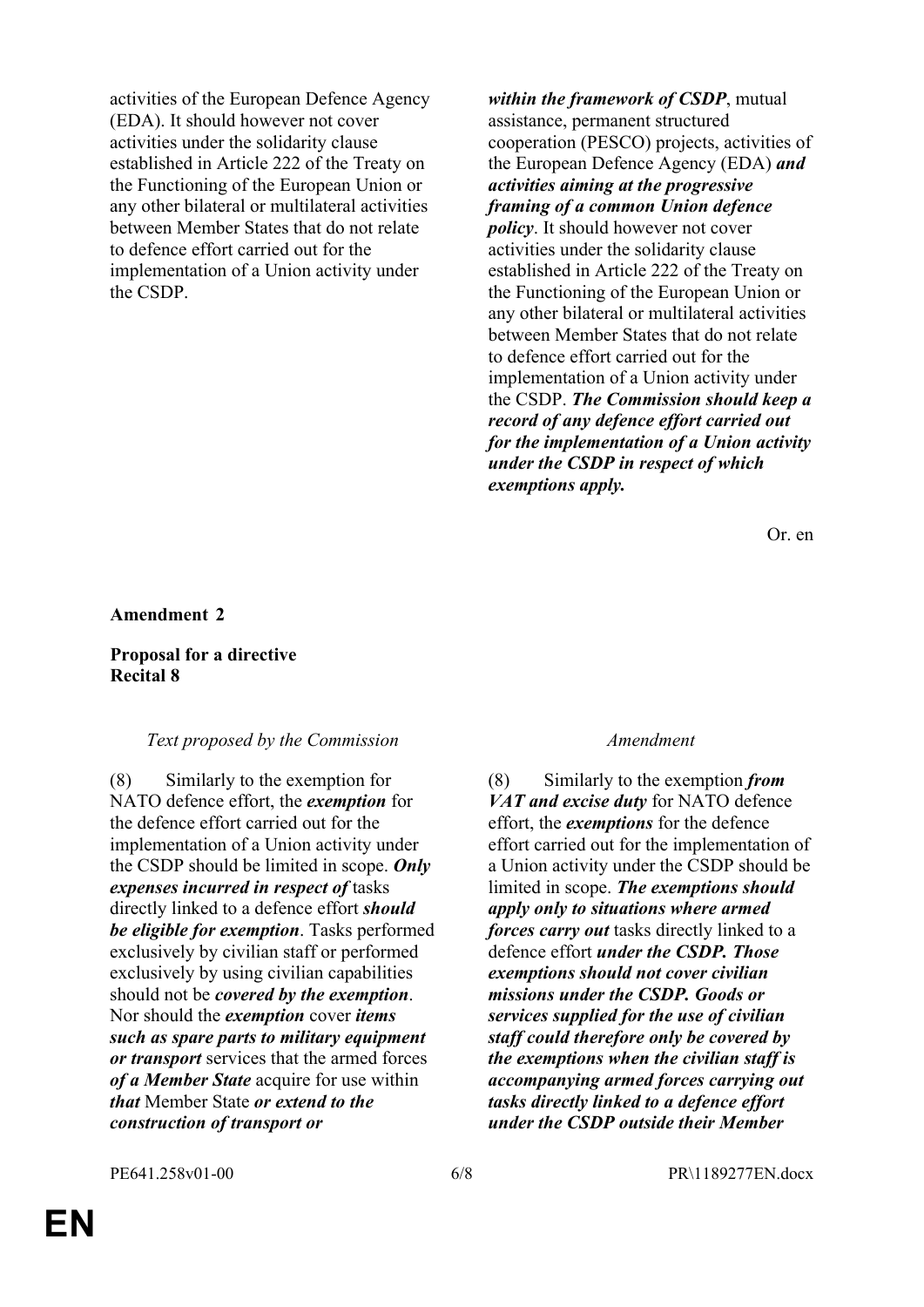*communication and information systems infrastructures*.

*State*. Tasks performed exclusively by civilian staff or performed exclusively by using civilian capabilities should not be *considered to be a defence effort*. Nor should the *exemptions in any circumstance* cover *goods or* services that the armed forces acquire for *the* use *of the forces or the civilian staff accompanying them* within *their own* Member State.

Or. en